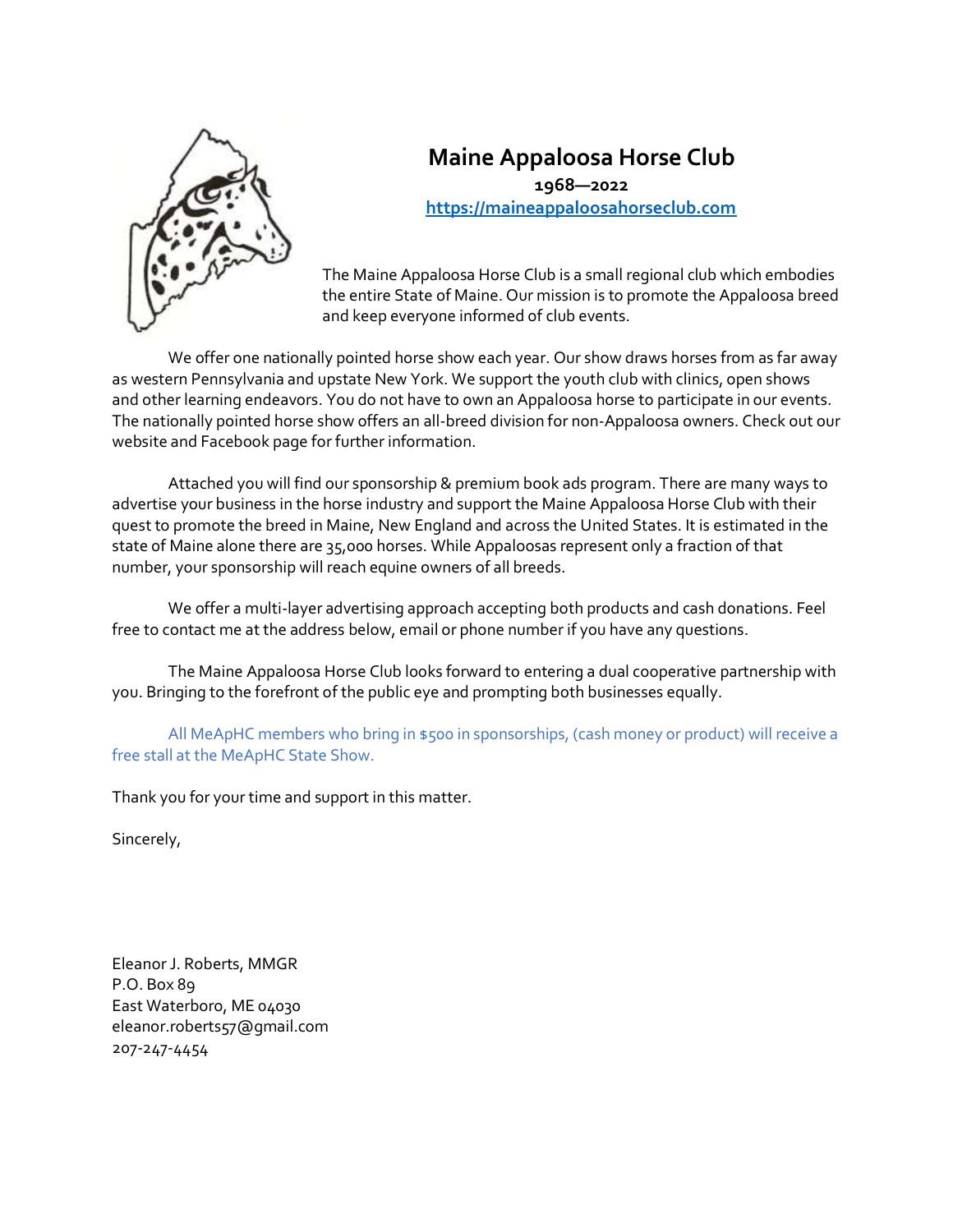

## **Maine Appaloosa Horse Club 1968—2022 https://maineappaloosahorseclub.com**

# **2022 Sponsorship & Premium Book Ads**

- $\rightarrow$  Premium book ads are \$100 for a full page\* and \$50\* for a half page\*.
	- Color can be added to any of these ads for an additional \$50.

All levels of sponsorships are cash or product based.

- $\rightarrow$  Platinum Sponsorships are \$500 and includes:
	- Free vendor space at the show
	- Full page color ad in our premium book
	- Banner (you provide) displayed around the arena
	- Promotional material (flyer, business cards, etc. included in exhibitor packets)
	- Announcements—multiple times each day naming sponsor
	- Sponsor's logo and name on MeApHC website home page for one year (July to July) and link (if available) from MeApHC's website to the sponsor's site
	- Sponsor's logo and name on MeApHC Facebook page for one year (July to July)
	- One year of advertisement in MeApHC newsletter
	- One stall for the show weekend
- $\rightarrow$  Gold Sponsorships are \$250 and includes:
	- Reduced vendor space at the show
	- Black & white half page ad in our premium book
	- Banner (you provide) displayed around the arena
	- Promotional material (flyer, business card, etc. displayed at the show)
	- Announcements—multiple times each day naming sponsor
	- Information about sponsor on MeApHC website and link (if available) from MeApHC website to sponsor's site
	- Sponsor's logo and name on MeApHC Facebook page for one year and newsletter
- $\rightarrow$  Silver Sponsorships are \$150 and includes:
	- Black & white one-quarter page ad in our premium book
	- Banner (you provide) displayed around the arena
	- Promotional material (flyer, business card, etc. displayed at the show)
	- Announcements—multiple times each day naming sponsor
	- Sponsor's logo and name on MeApHC website, Facebook page and newsletter
- $\rightarrow$  Bronze Sponsorships are \$100 and includes:
	- Name listed in premium book and on MeApHC website and Facebook page as a Bronze Sponsor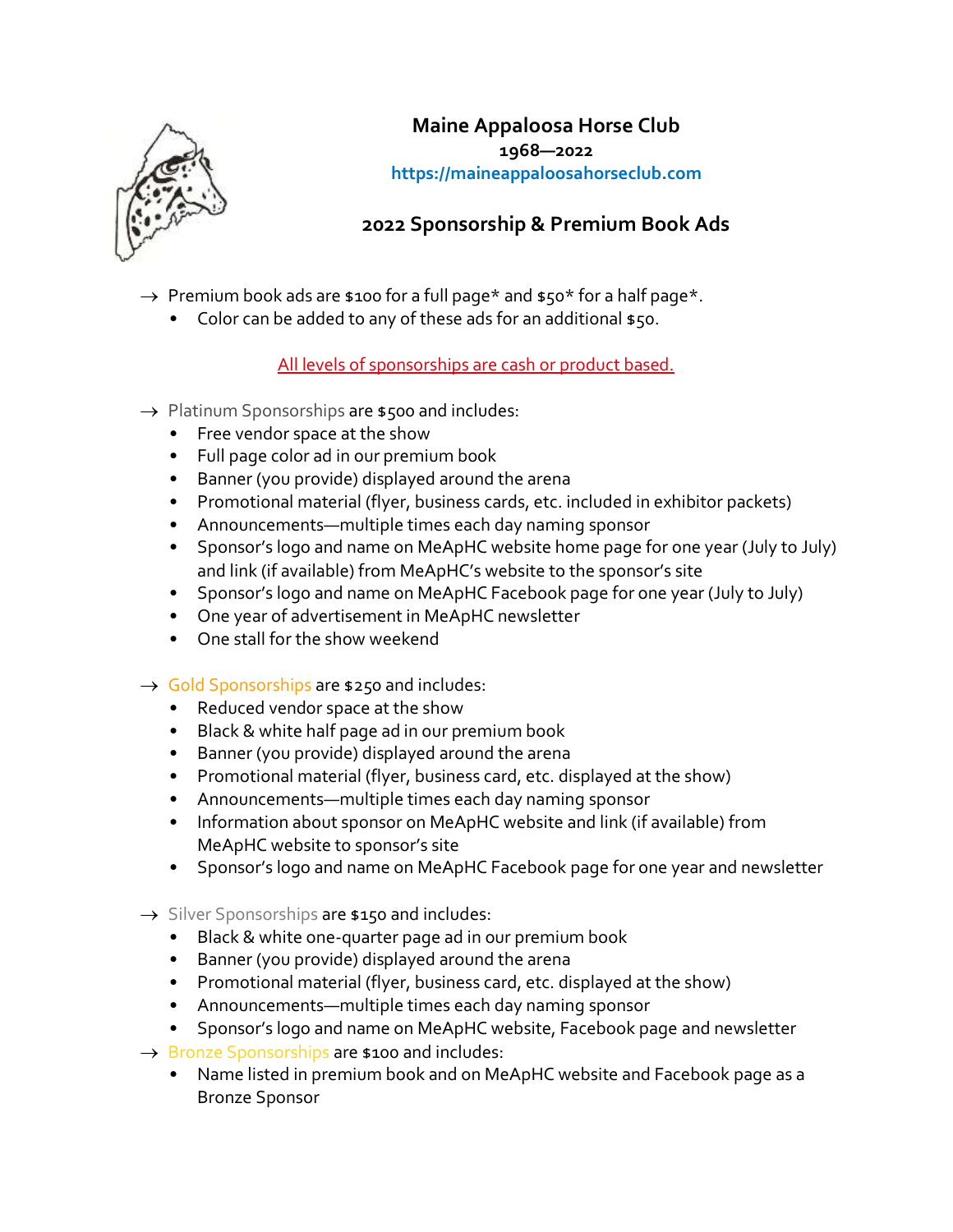- Banner (you provide) displayed around the arena
- Promotional material (flyer business card, etc. displayed at the show)
- Announcements—multiple times each day naming sponsor
- $\rightarrow$  Arena Signs are \$150 cash the first year and \$100 cash renewable each subsequent year and includes:
	- An arena sign 36" x 24" will be created to your specifications and hung in the arena
	- Announcements—multiple times each day naming sponsor
	- Sponsor's logo and name on MeApHC website and Facebook page
	- One year of advertisement in MeApHC newsletter
- $\rightarrow$  Individual Class Sponsorships are \$20 cash and include announcement as the class enters the arena and again when the placings for the class are given.

## **Advertising info including photos, logos and/or verbiage may be sent by email to: eleanor.roberts57@gmail.com**

### **Hard copies of advertising info including photos, logos and/or verbiage may be sent to:**

**Eleanor Roberts P.O. Box 89 East Waterboro, ME 04030**

#### **Cash payment must be sent by check, made payable to MeApHC to:**

**Eleanor Roberts P.O. Box 89 East Waterboro, ME 04030**

#### **For Product Sponsorships, product should be sent by ground delivery to:**

**Eleanor Roberts 560 Deering Ridge Road East Waterboro, ME 04030**